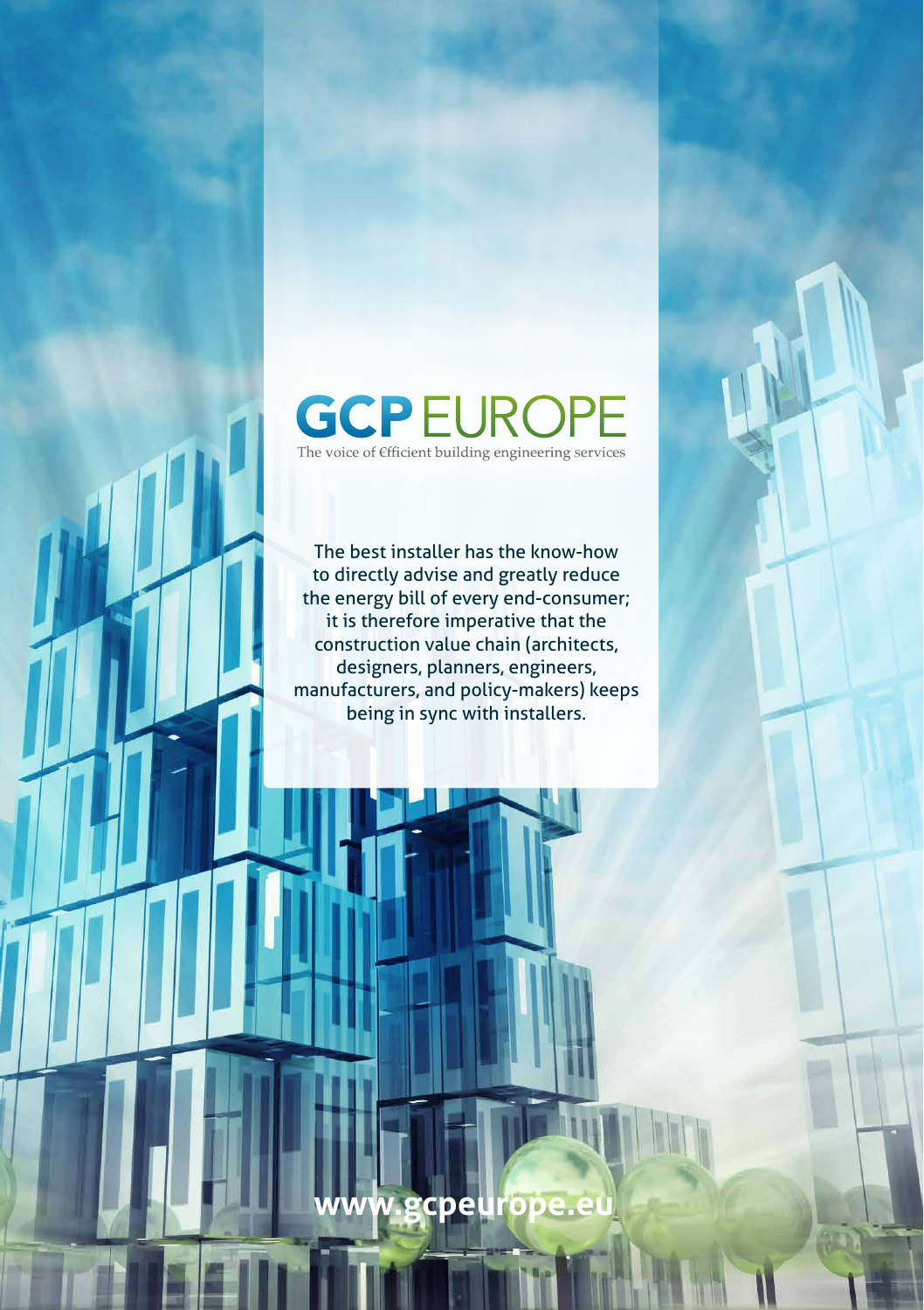### **About GCP Europe**

GCP Europe is the voice of the efficient building engineering services, representing the interests of installers of technical building equipment (mainly plumbing and HVAC – heating, ventilating and air-conditioning) at the European Union level. Installers are at the heart of the European construction sector, a highly competitive and SME-driven sector divided into national markets.





of their life people spend in buildings. Indoor climate and water supply therefore belong to the main features determining indoor comfort.



of the final energy consumption in Europe is used for heating needs of buildings and for domestic hot water production. Hence, installers are now a key partner of the policy-makers and market actors for energy efficient and comfortable housing.



Countries in the European Union have agreed to an energy efficiency target of 20% by 2020, and at least 27% by 2030.

**To achieve these goals it is crucial to scale up building renovation:** 



is the EU's building stock responsible for of the EU's total energy consumption and



of its CO<sub>2</sub> emissions.



of buildings in the EU are over 50 years old, and a large majority of the current building stock will still exist in 2050.

Hence, making buildings – particularly existing ones – more energy efficient would result in clear reductions in energy consumption and CO<sub>2</sub> emissions.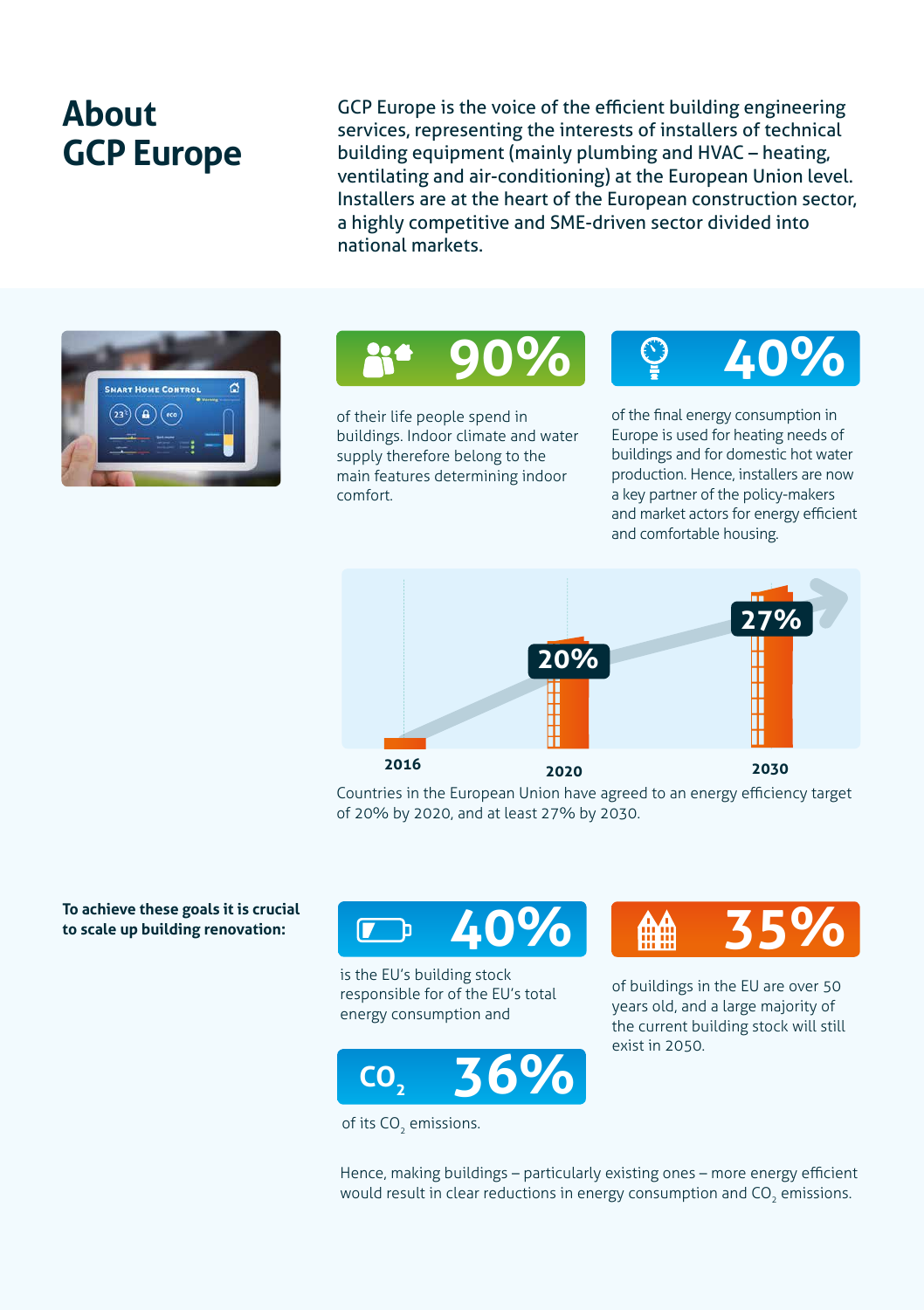### **EU policies at stake**

Installers are vital in energy solutions when it comes to the practical application. They are service providers having direct contact with the end-user, owner, or real estate investor, on his energy management while having first-hand information on the feasibility of system integrating and innovative smart controls. Ultimately, they are unlocking a significant cost reduction of Europe's energy bill.



*"GCP Europe is our window to Europe and the EU"*

**Jari Syrjälä, LVI-Tekniset Urakoitsijat**  (Finnish Association of HVAC Technical Contractors)



The major legislative and regulatory issues at stake are the effective adoption of measures in the field of energy performance of buildings, energy efficiency and its financing models, renewable energies, drinking water, public procurement, and Building Information Modelling.

**2**

GCP Europe is committed to ambitious EU energy and climate goals - this goes hand in hand with a higher renovation rate of Europe's building stock. At the same time the legislative framework must remain simple and administrative burdens for our SMEs be kept to a minimum. Energy Performance Certificates, regular inspections of HVAC systems, and continuous commissioning are desirable provided they are well executed and implemented.

### **Focus areas**



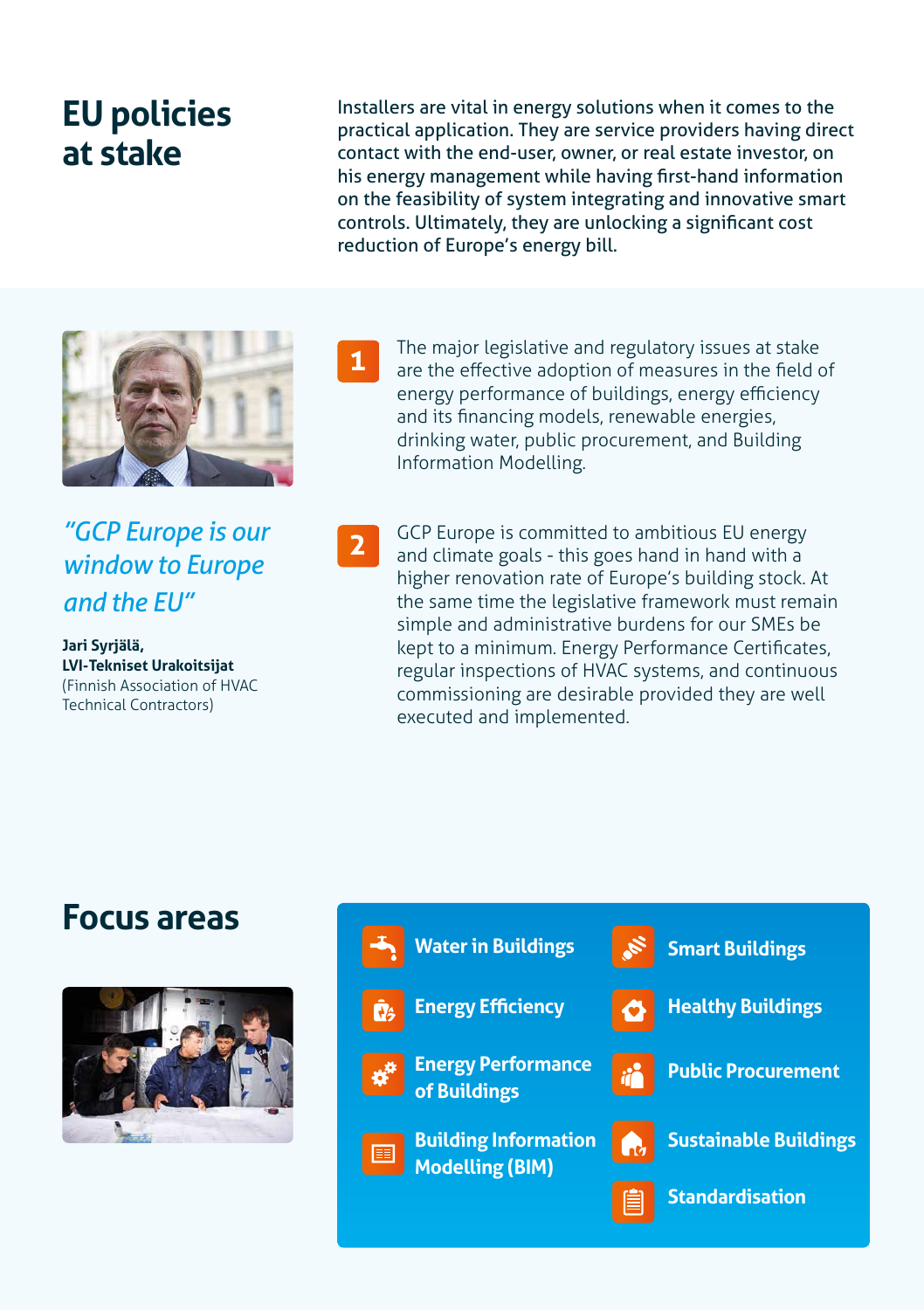

### **Building Engineering Services?**

## **Building Engineering Services!**

**The diversity of our businesses' activities covers:**



## $k<sup>2</sup>$

### Installation, maintenance, and reparation

We believe that HVAC systems, above everything else, provide the building occupants comfort (highquality indoor air), health, safety, and productivity.



#### **Training**

To decarbonise the built environment the EU needs better skilled installers at a bigger scale. The EU needs training for the adaptation of highly qualified installers. Continuing vocational training is crucial to keep competences in step with higher technical complexity - of newer technologies such as solar thermal, heat pump, biomass heating, fuel cell, power-heat coupling and photovoltaic systems, etc.



#### Building Information Modelling

BIM is the process in which all relevant information during the lifecycle of the building is saved, used, and managed in a digital (3D) building model. This digitisation reduces costs, and re-using data greatly facilitates from design to operational maintenance. GCP Europe demands standardisation and uniform conditions for the benefit of transparency and reliability.







#### Multi-service approach

For residential as well as the tertiary sector, across mechanical and electrical disciplines, we look at the building as having an all-encompassing energy concept. More and more, the challenge is arising to integrate a multitude of applications with HVAC, fire protection, and plumbing functions into the system. Synchronising with the project commissioner, architect, engineer, designer, and planner, requires the contractor's expertise in the building life cycle from day one.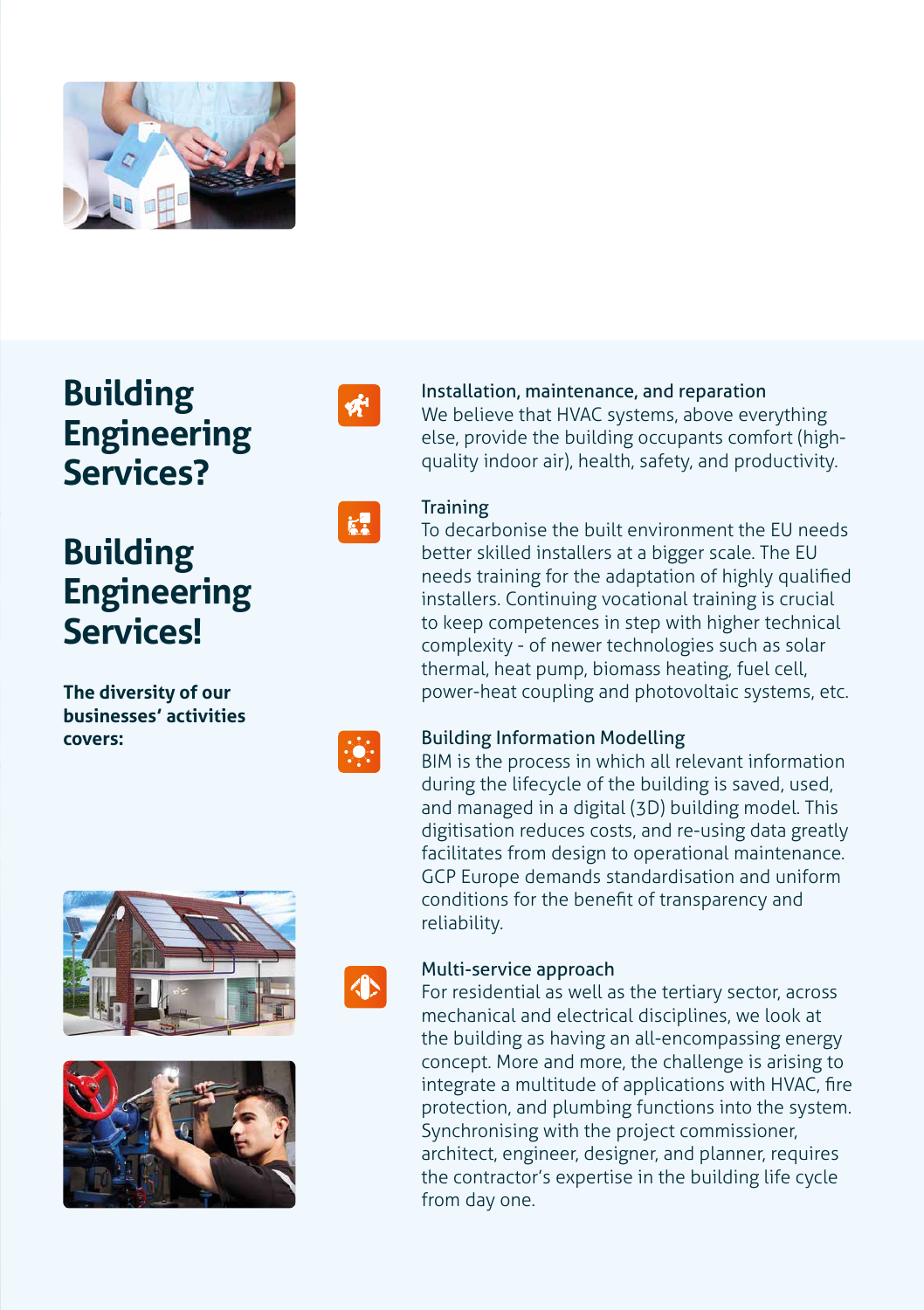### **Membership benefits**

**3**

**Stay abreast of relevant European developments (monitoring)**

**Make your voice heard to shape the content of European legislation** 

**Connect to an international platform to exchange best practices and knowledge to better confront common challenges**

### **Our member associations**

|                                                           | Zentralhelzung<br>und Lüftunest    | СS                            |                                    | EPFOAHNTON<br>MHXANOAOFIKON &<br><b>HAEKTPOAOFIKON</b> |
|-----------------------------------------------------------|------------------------------------|-------------------------------|------------------------------------|--------------------------------------------------------|
| <b>BSHL, Austria</b>                                      | VZHL, Austria                      | UBBU-ICS, Belgium             | MCAC, Canada                       | CEMEEK, Cyprus                                         |
| ARBEJDSGIVERNE                                            |                                    | VI-Tekniset Urakoitsijat      | BTGA                               | ZENTRALVERBAND<br>SANITÄR<br><b>HEIZUNG KLIMA</b>      |
| ARBEJDSGIVERNE,<br>Denmark                                | TEKNIQ, Denmark                    | LVI-TU, Finland               | <b>BTGA, Germany</b>               | ZVSHK, Germany                                         |
| MOINVEN: INCINENTIA JEUNING MARINE CONTACTORE NEGRO ESTIM |                                    | UNETO-VNI                     | <b>RØRENTREPRENØRENE</b><br>NORGE  | conc                                                   |
| MEBSCA, Ireland                                           | FIESC, Luxembourg                  | UNETO-VNI,<br>The Netherlands | Rørentreprenørene<br>Norge, Norway | CONAIF, Spain                                          |
| <b>INSTALLATORSFÖRETAGEN</b>                              | <b>REDUCH AV</b><br>manufactoresce | <b><i>P</i></b> suissetec     |                                    |                                                        |
| INSTALLATÖRS-<br>FÖRETAGEN, Sweden                        | Entreprenorforetagen,<br>Sweden    | suissetec,<br>Switzerland     | BESA, United<br>Kingdom            | MCAA, United States                                    |



NCMCA, Northern California